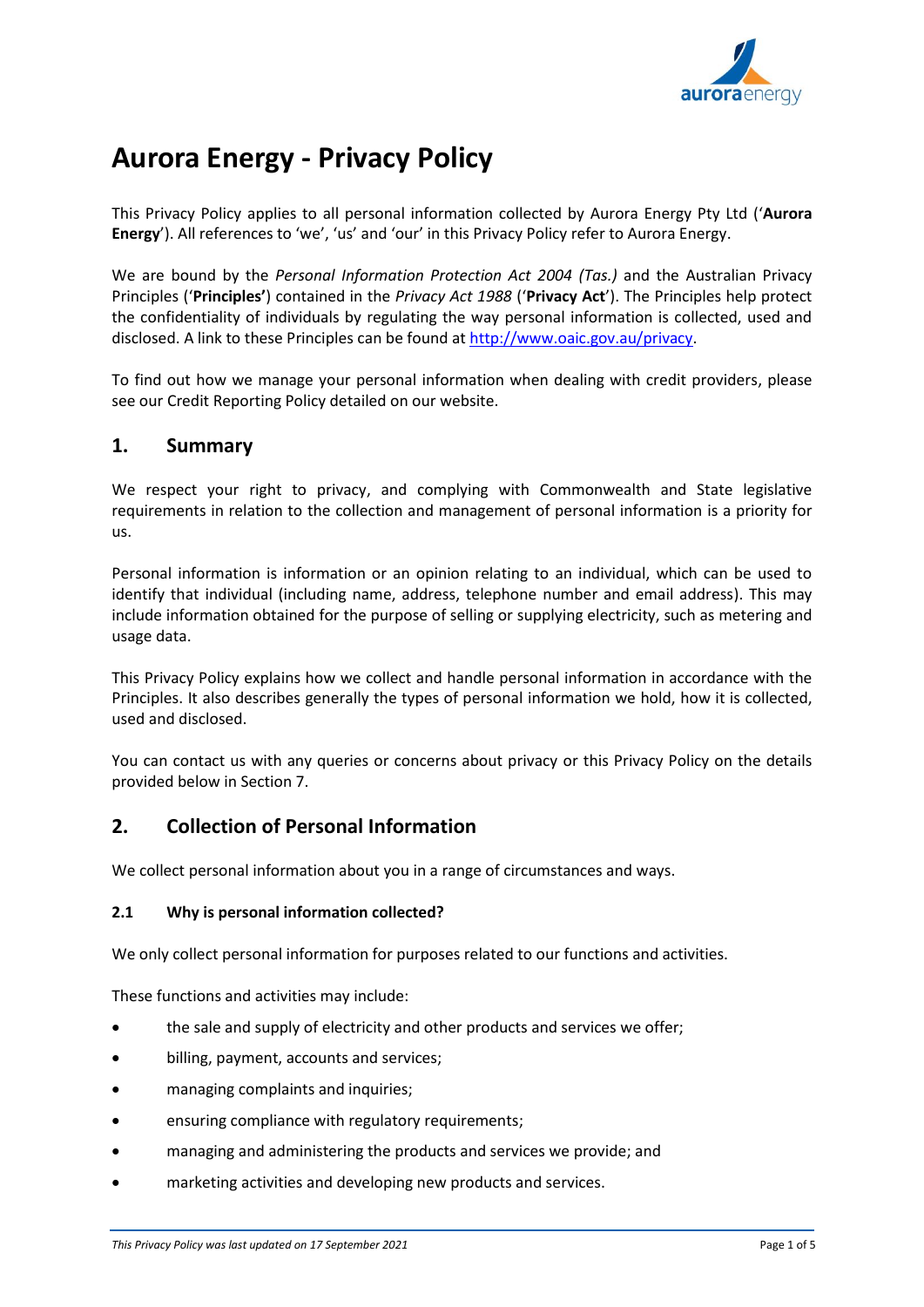

#### **2.2 What types of personal information are collected?**

The types of personal information we collect may include:

- proof of identity and contact information including name, postal or email address, telephone numbers and date of birth (may be via marriage certificates, death certificates or other official documentation);
- financial details such as bank accounts or credit information (including credit history or capacity);
- your behaviours and preferences, including your use of our products, services and website;
- your IP address, device identifiers and information about how you use our website and digital applications such as session information and login attempts;
- metering information, including your National Meter Identifier, meter type and usage data;
- sensitive information (such as whether you are a life support or concession customer); and
- employee information including qualifications, experience, character, screening checks (including health, reference, background, directorship, financial probity, identity, eligibility to work, vocational suitability, drugs/alcohol and criminal record checks).

#### **2.3 How is personal information collected?**

We collect personal information directly from you (including if you are a past, present or prospective customer) or your authorised representative. This may be by telephone, mail, email and online. Personal information may be collected when we are setting up accounts, undertaking market research, liaising with existing customers and members of the public or contractors about energy related matters.

We also collect personal information through our website, digital products, social networks and under a range of energy industry and other applicable laws (e.g. there is a requirement to record information we are provided if you are on life support).

When our websites are accessed, we may log the Internet Protocol address of the computer being used. This information is not used to identify you. Rather, it is used to analyse trends, administer our websites, track users' movements and gather broad demographic information.

Our websites may use cookies and web beacons. While cookies and web beacons can be used to statistically monitor and analyse the use of our websites and to identify information about the computer used to visit our websites, we do not use them to identify you.

Cookies may also be used in online advertisements for our products and services. These advertisements may be placed on our websites or displayed on third party websites.

The use of cookies does not involve the collection or use of any information that could identify you. If you do not wish to receive cookies, the browser can be set so that the computer does not accept them, although this may disable or render unusable some of the features of our website.

We sometimes collect personal information from a third party or from a publicly available source if:

- you have consented to such collection or would reasonably expect collection in this way; or
- it is necessary for a specific purpose.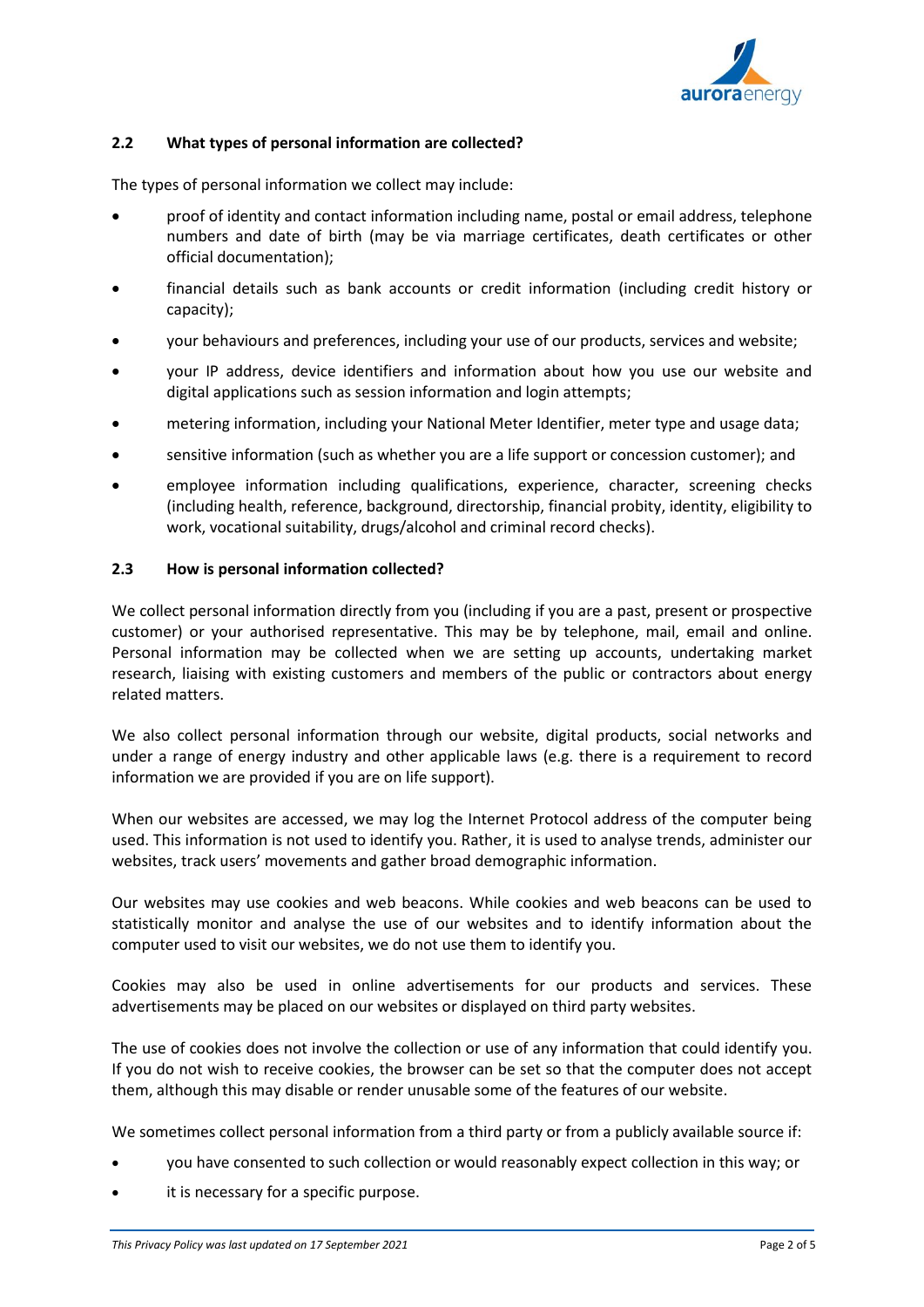

# **3. Use and Disclosure of Personal Information**

#### **3.1 How do we use personal information?**

We generally use personal information to provide our products and services, for our general business operations or otherwise as required or authorised by law. This may include:

- to arrange the sale or supply of electricity (including connections and disconnections);
- to provide you with access to products and services we offer (including our website);
- to communicate with you or your authorised representatives about your account with us (including issuing and payment of bills);
- to set up a direct debit facility to cover payment of bills (if requested);
- to process and respond to complaints;
- to better understand your needs and behaviours in relation to your use of energy;
- to provide you with information, data and recommendations in relation to your use of energy;
- to develop new products and services (including managing the delivery of our services and the way we communicate with you);
- to respond to enquiries and provide any information or documents requested by a person;
- for administrative, planning, quality control, customer experience improvements and research purposes;
- to update our records and contact details;
- to conduct credit assessments and use information where permitted by law to establish or report on a person's creditworthiness;
- for marketing purposes where we have your expressed or implied consent to contact you (you may opt out of marketing processes by contacting us and can unsubscribe from email lists by using the 'unsubscribe' options noted in our emails);
- to process employment applications;
- where there is a declared state wide emergency necessitating contact with you, either in emergency response or recovery phases; and
- when we are required or authorised by law.

We may not be able to do these things without your personal information. For example, we may not be able to provide our services, communicate with you or deal with your enquiries.

#### **3.2 When and to whom do we disclose personal information?**

We routinely disclose personal information to the following type of entities:

- contracted employees, bill print providers (such as Chandler), customer service software providers (such as Oracle and Hansen Technologies), energy disaggregation technology providers (such as Bidgely) and other service providers we engage to perform business functions or activities;
- service providers we engage for the provision of metering services, including connections, disconnections, reading, installing, repair, maintenance and replacement of meters (such as Yurika and TasMetering);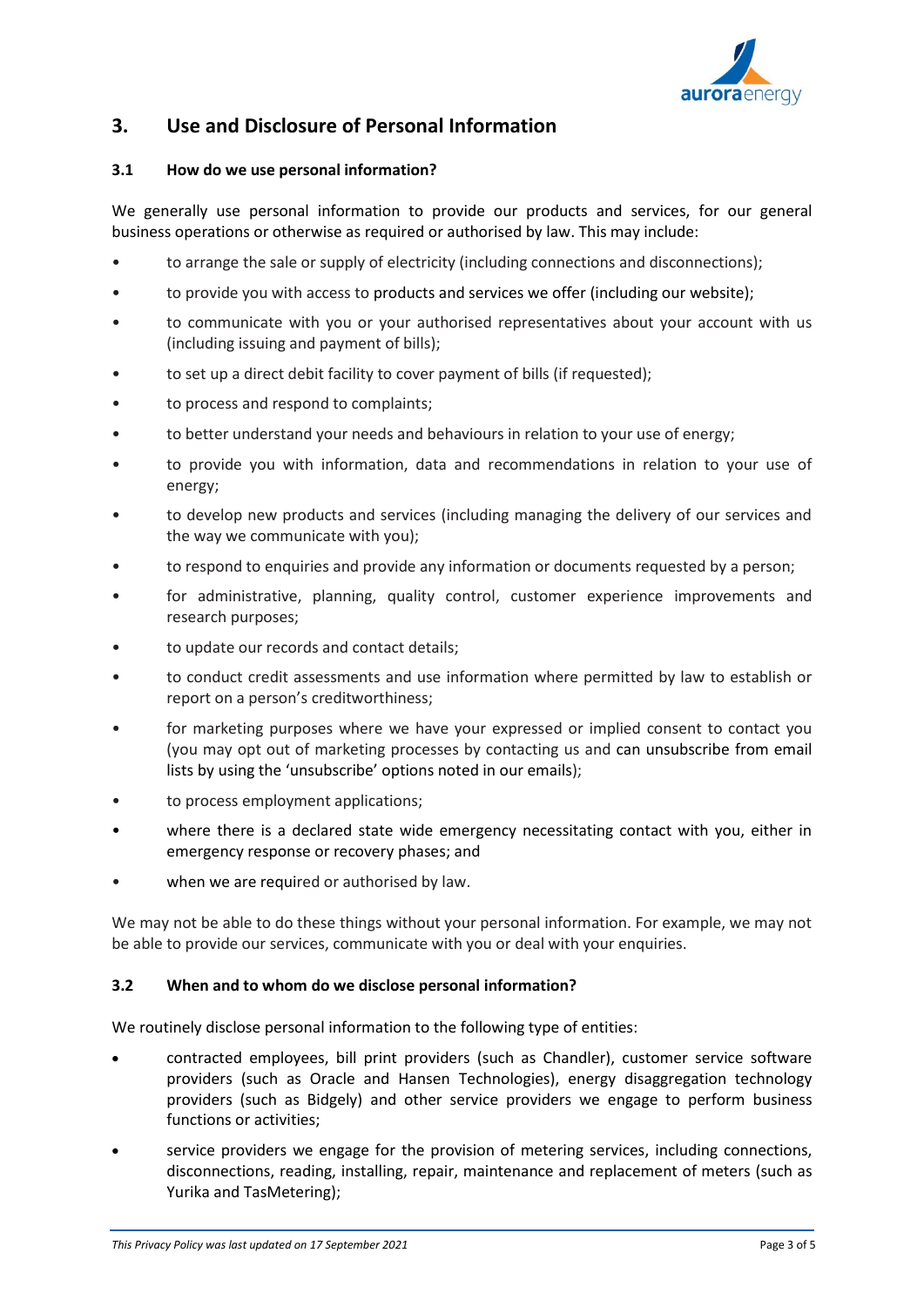

- any entity (including individuals) for any authorised purpose with your consent;
- Government agencies (such as Centrelink) for the purpose of establishing or verifying eligibility for concessions and similar entitlements;
- credit reporting or collection agencies for credit checking, collection or reporting;
- State based Energy Ombudsmen for the purpose of complaint management under Federal and State based electricity and gas legislation and codes; and
- to law enforcement agencies for law enforcement, crime prevention or security purposes.

We may also disclose personal information without consent as authorised by privacy law for a range of other purposes, including:

- where necessary to prevent or lessen a serious threat to health or safety;
- for the investigation of unlawful activity;
- for location of missing persons; and
- for use in legal proceedings or dispute resolution.

## **4. Accessing and Correcting Your Personal Information**

You have the right to access your personal information held by us. We will not charge for making a request for access to personal information unless the request is particularly complex or requires detailed searching of our records.

If you believe there are errors in the personal information that we hold about you, you have a right to ask us to correct that information. We will consider any request by you to change or correct personal information and advise of any action taken.

We are not required to provide access to personal information where we reasonably believe doing so would:

- prejudice law enforcement or crime prevention activities;
- pose a serious threat to health or safety;
- have an unreasonable impact on the privacy of other individuals or the request is frivolous or vexatious;
- prejudice us in legal proceedings or negotiations;
- reveal information connected with a commercially sensitive decision making process; or
- be contrary to law.

If you wish to have access to or correct information we hold about you, please contact us on **1300 13 2003** or make a request online a[t www.auroraenergy.com.au.](http://www.auroraenergy.com.au/)

## **5. Additional Information**

#### **5.1 Data Security**

We take reasonable steps to protect the personal information we hold against loss, unauthorised access, use, modification or disclosure, and against other misuse.